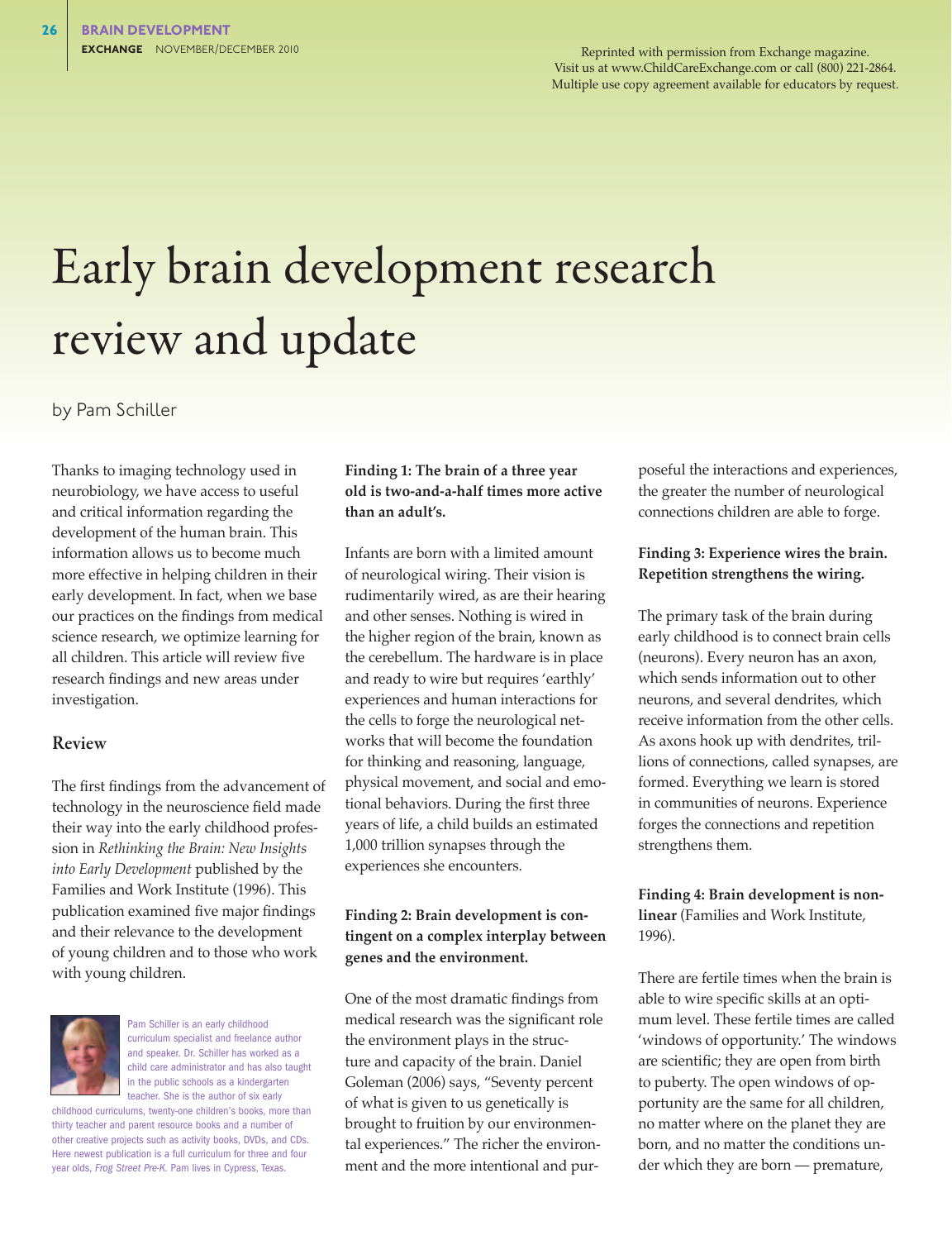developmentally-delayed, or typicallydeveloping. Positive experiences during open (fertile) windows result in positive outcomes. Negative experiences during open windows result in a negative outcome. (See Table 1 on next page.)

# **Finding 5: Early relationships affect 'wiring.'**

Young children depend on adults parents, teachers, and caregivers. They are biologically wired to speak, think, feel, interact, and to be mobile. However, they depend on human interaction to learn these skills. As early as four months of age, the cells that will wire for social inter-action and empathy (spindle cells and mirror neurons) are already positioning and preparing for their role in the child's social and emotional intelligence. According to Daniel Goleman (2006), how prolific they are depends on various factors, such as a loving atmosphere (for the better) and stress (for worse).

# Update: What's new?

In the past two decades neuroscience has flourished. Many of the findings have become mainstream and the applications from these findings have shaped practices in early childhood classrooms and centers. For example, teachers have adapted their environments to be more brain compatible by reducing clutter and decorations. Infant and toddler teachers chatter constantly to help little ones develop early language skills. In some places infant and toddler caregivers move forward with children as they mature as opposed to sending them on to the next teacher — often a stranger.

Emerging research continues to provide findings that allow us to refine our practices. Here are some of the latest findings that have relevance to our work with children.

# **Finding 1: Music and language are partners in the brain.**

Linguists, psychologists, and neuroscientists have recently changed their long held opinion about the relationship between speaking and singing. The latest data show that music and language are so intertwined that an awareness of music is critical to a baby's language development (Deutsch, 2010). As children grow, music fosters their communication skills. Our sense of song helps us learn to talk, read, and even make friends.

Brain areas governing music and language overlap. Music and language have much in common. Both are governed by rules and basic elements (word and notes). In language, words make phrases, which combine to make larger phrases and eventually sentences. In music, notes combine and grow to form a melody.

The neurological ties between music and language go both ways; a person's native tongue influences the way he perceives music. The same progression of notes may sound different depending on the language the listener learned growing up. Speakers of tonal languages (most Asian languages) are much more likely than Westerners to have perfect pitch. All languages have a melody that is unique. Infants echo the inherent melodies of their native language when they cry, long before they speak.

Speech has a natural melody called prosody. Prosody is the rhythmic and intonational aspect of language. It changes with emotions. The more excited the speaker, the faster the rhythm. It also emphasizes word boundaries. Prosody is exaggerated in the way people speak to infants. This high pitch sing-song language is referred to as 'parentese.'

#### *Applications:*

- Sing! Sing! Sing!
- Use 'parentese' with newborns.
- Include a time for music each day.

### **Finding 2: Learning styles differ greatly across situations.**

Researchers have long been baffled by their inability to prove that matching the delivery of information to a student's learning style enhances learning. This notion has been treated as a truism in much of recent educational theory and practice. However, new findings from neuroscience point out that students display different learning styles in different situations (Scott et al., 2010). A child may exhibit one style while putting a puzzle together and a completely different style while participating in a music activity.

#### *Applications:*

- Spend less time focusing on 'matching' teaching to learning styles and more time setting high expectations for all children and providing the motivation and skills necessary to attain them.
- $\blacksquare$  Continue including strategies that appeal to each learning style (visual, auditory, and kinesthetic) during group activities and instruction.

# **Finding 3: Touch, movement and gestures are critical to learning.**

The sense of touch helps children to ground abstract ideas in concrete experiences. Hip-hip hooray for early childhood professionals! We have held this theory as truth for a long time.

Based on research assembled over the last 15 years, Cabrera and Cotosi (2010) have concluded that hands-on explorations contribute not only to the understanding of abstract concepts but also to four critical thinking skills essential to learning: making distinctions, recognizing relationships, organizing systems, and taking multiple perspectives. This higher level thinking starts with touch.

When children exercise, they are building muscle and they are boosting brainpower. Neuroscientist Henriette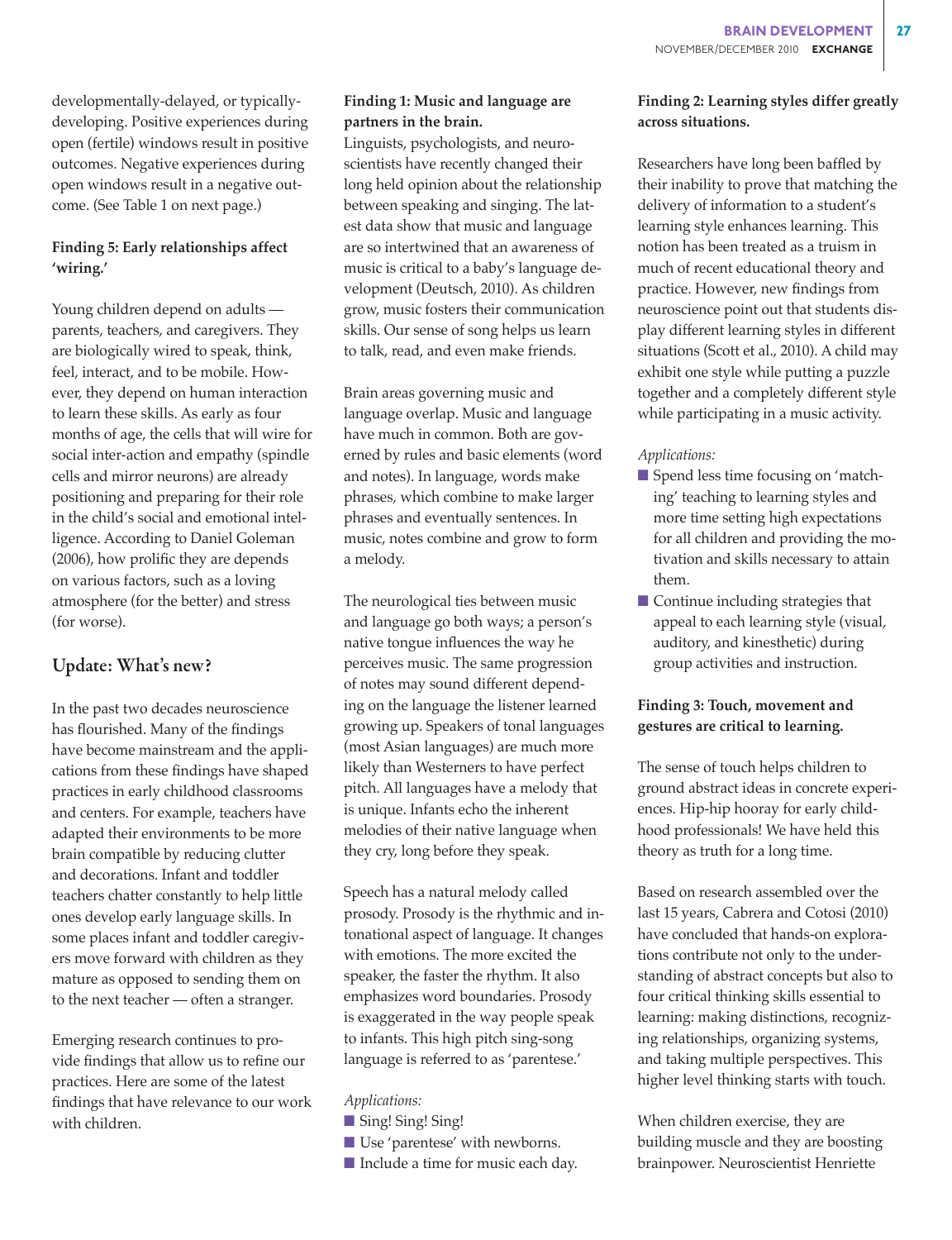| <b>Window</b>                 | <b>Wiring Opportunity</b> | <b>Greatest Enhancement</b> |
|-------------------------------|---------------------------|-----------------------------|
| Social Development            | 0-48 months               | 4 years to puberty          |
| Attachment                    | $0-12$ months             |                             |
| Independence                  | 18-36 months              |                             |
| Cooperation                   | 24-48 months              |                             |
| <b>Emotional Intelligence</b> | 0-48 months               | 4 years to puberty          |
| Trust                         | $0-14$ months             |                             |
| <b>Impulse Control</b>        | 16-48 months              |                             |
| <b>Motor Development</b>      | 0-24 months               | 2 years to puberty          |
| Vision                        | 0-24 months               | 2 years to puberty          |
| <b>Thinking Skills</b>        | 0-48 months               | 4 years to puberty          |
| Cause and Effect              | 16-48 months              |                             |
| Problem-Solving               | 0-16 months               |                             |
| Language Skills               | $0-24$ months             | 2-7 years                   |
| <b>Early Sounds</b>           | 0-24 months               | 8 months to puberty         |
| Vocabulary                    | 4-8 months                | 2-5 years                   |

van Praag, of the National Institute on Aging in Baltimore and her colleagues, among dozens of other teams of researchers, have discovered that exercise increases the amount of key proteins that help build the brain's infrastructure for learning and memory (2009).

We use gestures when explaining a complex topic but we also move our hands while simply talking with a friend. These spontaneous hand movements are not random — they reflect our thoughts (Goldin-Meadow, 2010). Children who are on the verge of mastering a task advertise this fact in their gestures. Sensitive teachers and caregivers can glean information from these exaggerated movements and often do so unconsciously. Teachers and parents will often change their own gestures in response to a child's. Children learn best from this customized instruction.

*Applications:*

- Continue hands-on learning opportun-ities.
- Educate parents and others about the importance of hands-on learning for all children and most particularly preschool children.
- Include daily routines of exercise.
- Be sensitive to children's gestures. Exaggerated movements often foretell a breakthrough in understanding. This is the time to be patient while a child gains clarity.

#### **Finding 4: Technology has both a positive and a negative impact on the brain.**

We know that the brain's neural circuitry responds in every moment to sensory input. This constant reshaping of our brain is referred to as *neural plasticity*. For example, the current explosion of digital technology is profoundly altering the evolution of our brains. The current technological revolution (smart phones, computers, video games, etc.) is gradually strengthening new neural pathways in our brains and simultaneously weakening old pathways (Small & Vorgan, 2009).

On the positive side, technology is sharpening some cognitive abilities. We learn to react more quickly to visual stimuli, improve some forms of attention and become more adept at noticing images in our peripheral vision.

On the negative side, technology is creating something coined by Linda Stone in 1998 as "continuous partial attention" keeping tabs on everything while never truly focusing on anything. Our brains are not built to sustain such extensive monitoring for long periods of time. Hours of unrelenting digital connectivity can create a unique type of brain strain, making people feel fatigued, irritable, and distracted.

Digital technology is not only influencing how we think, but also how we feel. As the brain evolves and shifts its focus toward new technological skills, it drifts away from fundamental social skills (reading facial expressions and grasping the emotional context of a subtle gesture). A Stanford study (2002) found that for every hour we spend on our computers, video games, or television, traditional face-to-face interaction time with other people is cut in half. Researchers suggest that we are losing personal touch with our real-life relationships and may be developing an artificial sense of intimacy.

#### *Applications:*

- Limit use of technology for preschool children.
- Encourage face-to-face interactions with peers.
- 'Be fully present' in the classroom. Model paying close attention and sincerely responding when children are speaking.

# **Finding #5: During sleep the brain engages in data analysis, from strengthening memories to solving problems.**

For several decades we have known that the brain processes information during sleep, but what we didn't know was just how critical this processing time is for memory strengthening and the rehearsing of tasks. The latest research suggests that while we are asleep, our brain is actively processing the day's information. It sifts through recently formed memories, stabilizing, copying, and filing them so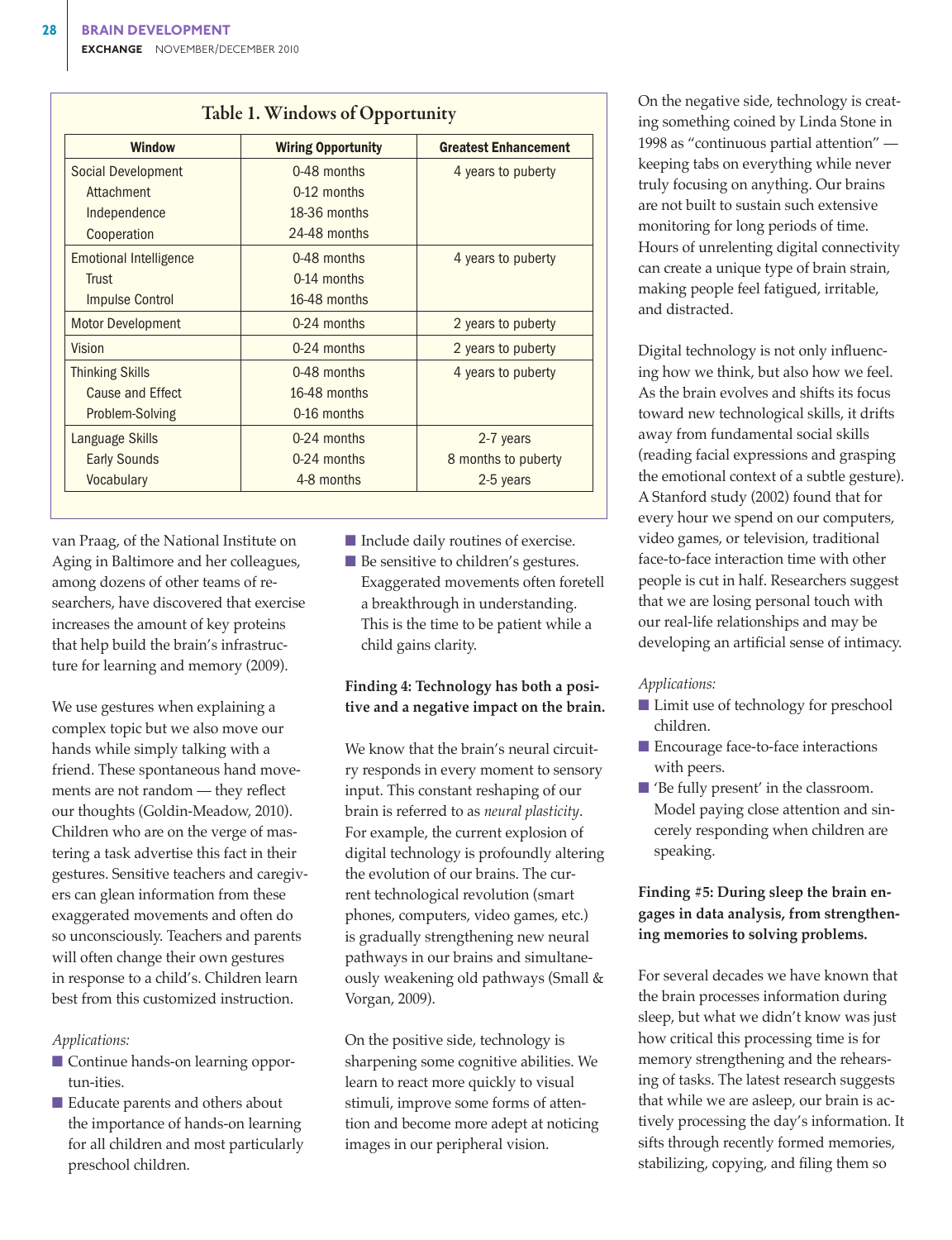that they will be more useful the next day. A night of sleep can make memories resistant to interference from other information and enables us to recall them for use more effectively the next morning (Ellenbogen et al., 2007).

Researchers have found that adults who get at least six hours of sleep at night are two-and-a-half times more likely to be able to solve problems presented during a learning episode the next time they encounter the same or a similar problem than are those who get fewer hours of sleep. It needs to be pointed out that six hours of sleep is the minimum. Researchers say that eight is optimal for adults. For children, the recommended amount of sleep varies by age. A preschooler, for example, should be getting nine to ten hours of sleep each day.

#### *Applications:*

- $\blacksquare$  Encourage families to make sure their children are going to bed early enough to acquire nine to ten hours of sleep each evening.
- n Make sure you get your eight hours each night.

# Conclusion

These are only a few of the many findings that are emerging daily in the field of brain study. There is a great deal more promising research on the horizon. For example, scientists are on the brink of providing definitive information regarding autism, maternal stress on the unborn fetus, the impact of maternal levels of testosterone in the womb on the development of the right hemisphere, and much more. There has never been a field of research more related to our work with children than this. Keep reading, studying, and applying. There are many findings in early brain research with important implications for you and the children whose lives you are shaping.

# References

Cabrera, D., & Cotosi, L. (2010, September/October). "The World at our Fingertips." *Scientific American Mind, 21*(4), 49-55.

Deutsch, D. (2010, July/August). "Speaking in tunes." *Scientific American Mind, 21(*3), 36-43.

Ellenbogen, J. M., Hu, P., Payne, J. D., Thone, D., & Walker, M. P. (2007, May). In *Proceedings of the National Academy of Sciences, USA, 104(*18), 7723-7728.

Families and Work Institute. (1996, June). Rethinking the brain: new insights into early development. Executive Summary of the Conference on Brain Development in Young Children: New Frontiers for Research, Policy, and Practice. University of Chicago.

Goldin-Meadow, S. (2010, September/ October). "Hands in the Air." *Scientific American Mind, 21(*4), 49-55.

Goleman, D. (2006) *Social intelligence: The new science of human relationships*. New York: Bantam Dell. Jensen, E. (1998). *Teaching with the brain in mind.* Alexandria, VA: Association for Supervision and Curriculum Development.

Nie, N. H., & Hillygus, S. (2002, Summer). The impact of internet use on sociability: Time diary findings. *IT & Society, 1*(1),1-20.

Ramey, C. T. & Ramey, S. L. (1999). *Right from birth: Building your child's foundation for life: Birth to 18 months.* Goddard parenting guides. New York: Goddard Press.

Schiller, P. B. (1999). *Start smart!: Building brain power in the early years.* Beltsville, MD: Gryphon House.

Scott, L. O., Lynn, S. J., Ruscio, J., & Beyerstein, B. L. (2010). *50 Great myths of popular psychology: Shattering widespread misconceptions about human behavior.* Hoboken, NJ: Wiley-Blackwell.

Small, G., & Vorgan, G. (2009). *iBrain: Surviving the technological alteration of the modern mind.* New York: Collins Living (subsidiary of Harper Collins).

Sousa, D. A. (2005). *How the brain learns*  (Revised ed.). Reston, VA: National Association of Secondary School Principals.

# Further reading

A User's Guide To the Brain: There are uncharted worlds inside your head, but science is drawing a map. (2007). *Time — New York-American Edition, 169*(5), 55-56.

Carnegie Task Force on Meeting the Needs of Young Children. (1994). *Starting points: Meeting the needs of our youngest children.* New York: Carnegie Corporation of New York.

Dennison, P. E., & Dennison, G. E. (1989). *Brain gym®: A teacher's manual to explain, instruct, and facilitate whole brain learning.* Glendale, CA: Edu-Kinesthetics.

Gamon, D., & Bragdon, A. D. (2003). *Building mental muscle: Conditioning exercises for the six intelligence zones. Brain waves books.* New York: Walker & Company.

Hannaford, C. (1995). *Smart moves: Why learning is not all in your head.* Arlington, VA: Great Ocean.

Healy, J. M. (1987). *Your child's growing mind: A parent's guide to learning from birth to adolescence.* Garden City, NY: Doubleday.

Landy, S. (2002). *Pathways to competence:*